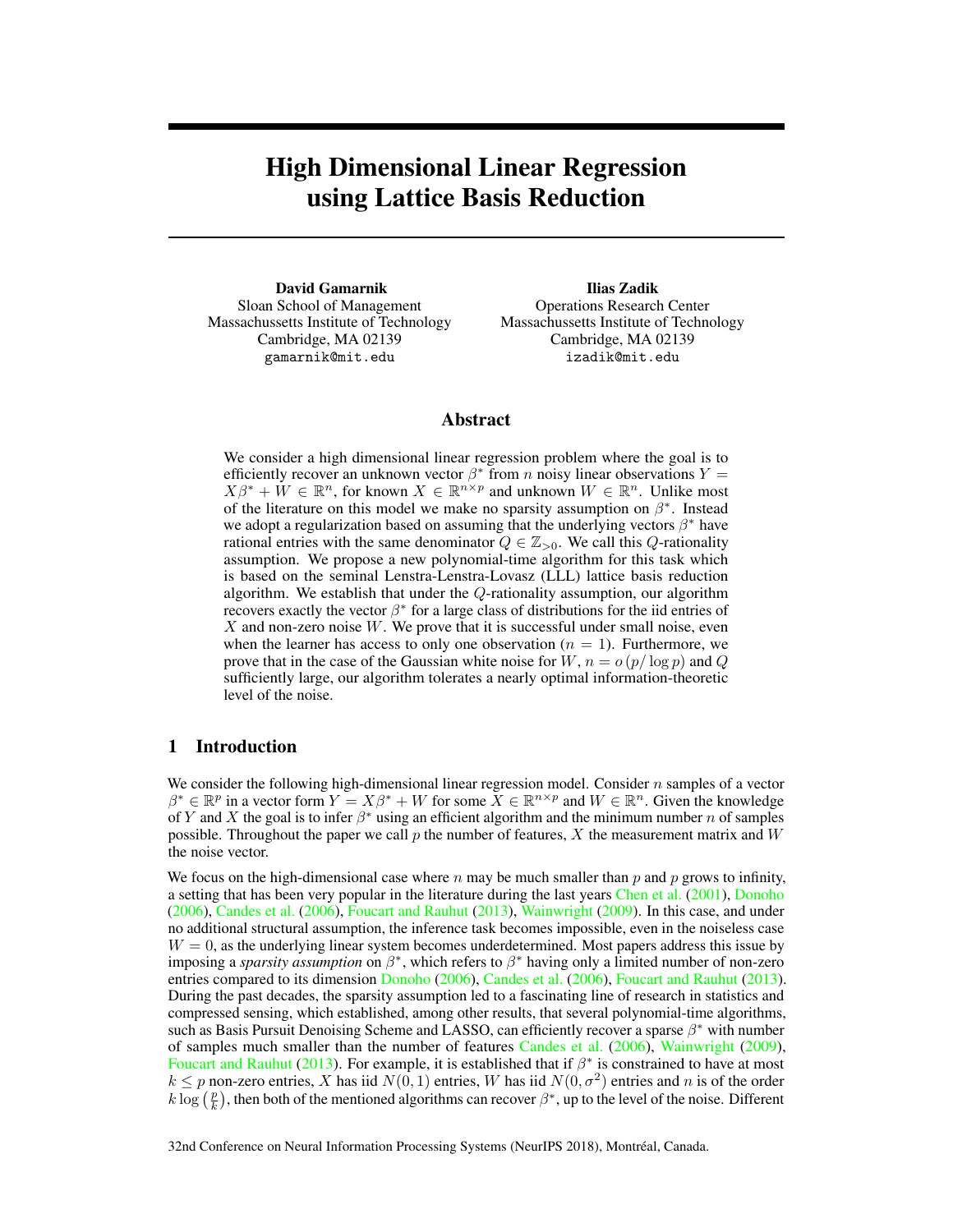structural assumptions than sparsity have also been considered in the literature. For example, a recent paper Bora et al. (2017) makes the assumption that  $\beta^*$  lies near the range of an L-Lipschitz generative model  $G : \mathbb{R}^k \to \mathbb{R}^p$  and it proposes an algorithm which succeeds with  $n = O(k \log L)$  samples.

A downside of all of the above results is that they provide no guarantee in the case  $n$  is much smaller than  $k \log(\frac{p}{k})$ . Consider for example the case where the components of a sparse  $\beta^*$  are binary-valued, and X, W follow the Gaussian assumptions described above. Supposing that  $\sigma$  is sufficiently small, it is a straightforward argument that even when  $n = 1$ ,  $\beta^*$  is recoverable from  $Y = \langle X, \beta^* \rangle + W$  by a brute-force method with probability tending to one as  $p$  goes to infinity (whp). On the other hand, for sparse and binary-valued  $\beta^*$ , the Basis Pursuit method in the noiseless case Donoho and Tanner (2006) and the Basis Pursuit Denoising Scheme in the noisy case Gamarnik and Zadik (2017b) have been proven to fail to recover a binary  $\beta^*$  with  $n = o(k \log(\frac{p}{k}))$  samples. Furthermore, LASSO has been proven to fail to recover a vector with the same support of  $\beta^*$ , with  $n = o(k \log p)$  samples Wainwright (2009). This failure to capture the complexity of the problem accurately enough for small sample sizes also lead to an algorithmic hardness conjecture for the regime  $n = o(k \log(\frac{p}{k}))$ Gamarnik and Zadik (2017a), Gamarnik and Zadik (2017b). While this conjecture still stands in the general case, as we show in this paper, in the special case where  $\beta^*$  is rational-valued and the magnitude of the noise W is sufficiently small, the statistical computational gap can be closed and  $\beta^*$ can be recovered even when  $n = 1$ .

The structural assumption we impose on  $\beta^*$  is that its entries are rational numbers with denominator equal to some fixed positive integer value  $Q \in \mathbb{Z}_{>0}$ , something we refer to as the *Q-rationality assumption*. Note that for any  $\overline{Q}$ , this assumption is trivially satisfied by the binary-valued  $\beta^*$ which was discussed above. The 1-rationality assumption corresponds to  $\beta^*$  having integer entries, which is well-motivated in practise. For example, this assumption appears frequently in the study of global navigation satellite systems (GPS) and communications Hassibi and Boyd (1998), Hassibi and Vikalo (2002), Brunel and Boutros (1999), Borno (2011). In the first reference the authors propose a mixed linear/integer model of the form  $Y = Ax + Bz + W$  where z is an integer valued vector corresponding to integer multiples of certain wavelength. Several examples corresponding to regression models with integer valued regression coefficients and zero noise (though not always in the same model) are also discussed in the book Foucart and Rauhut  $(2013)$ . In particular one application is the so-called Single-Pixel camera. In this model a vector  $\beta$  corresponds to color intensities of an image for different pixels and thus takes discrete values. The model assumes no noise, which is one of the assumptions we adopt in our model, though the corresponding regression matrix has i.i.d.  $+1/-1$  Bernoulli entries, as opposed to a continuous distribution we assume. Two other applications involving noiseless regression models found in the same reference are MRI imaging and Radar detection.

A large body of literature on noiseless regression type models is a series of papers on phase retrieval. Here the coefficients of the regression vector  $\beta^*$  and the entries of the regression matrix X are complex valued, but the observation vector  $Y = X\beta^*$  is only observed through absolute values. This model has many applications, including crystallography, see Candes et al. (2015). The aforementioned paper provides many references to phase retrieval model including the cases when the entries of  $\beta^*$ have a finite support. We believe that our method can also be extended so that to model the case where the entries of the regression vector have a finite support, even if irrationally valued, and the entries of  $Y$  are only observed through their magnitude. In other words, we expect that the method of the present paper applies to the phase retrieval problem at least in some of the cases and this is one of the current directions we are exploring.

Noiseless regression model with integer valued regression coefficients were also important in the theoretical development of compressive sensing methods. Specifically, Donoho Donoho (2006) and Donoho and Tanner Donoho and Tanner (2005),Donoho and Tanner (2006),Donoho and Tanner  $(2009)$  consider a noiseless regression model of the form AB where A is a random (say Gaussian) matrix and B is the unit cube  $[0, 1]^p$ . One of the goals of these papers was to count number of extreme points of the projected polytope  $AB$  in order to explain the effectiveness of the linear programming based methods. The extreme points of this polytope can only appear as projections of extreme points of B which are all length-p binary vector, namely one deals with noiseless regression model with binary coefficients – an important special case of the model we consider in our paper.

In the Bayesian setting, where the ground truth  $\beta^*$  is sampled according to a discrete distribution Donoho et al. (2013) proposes a low-complexity algorithm which provably recovers  $\beta^*$  with  $n = o(p)$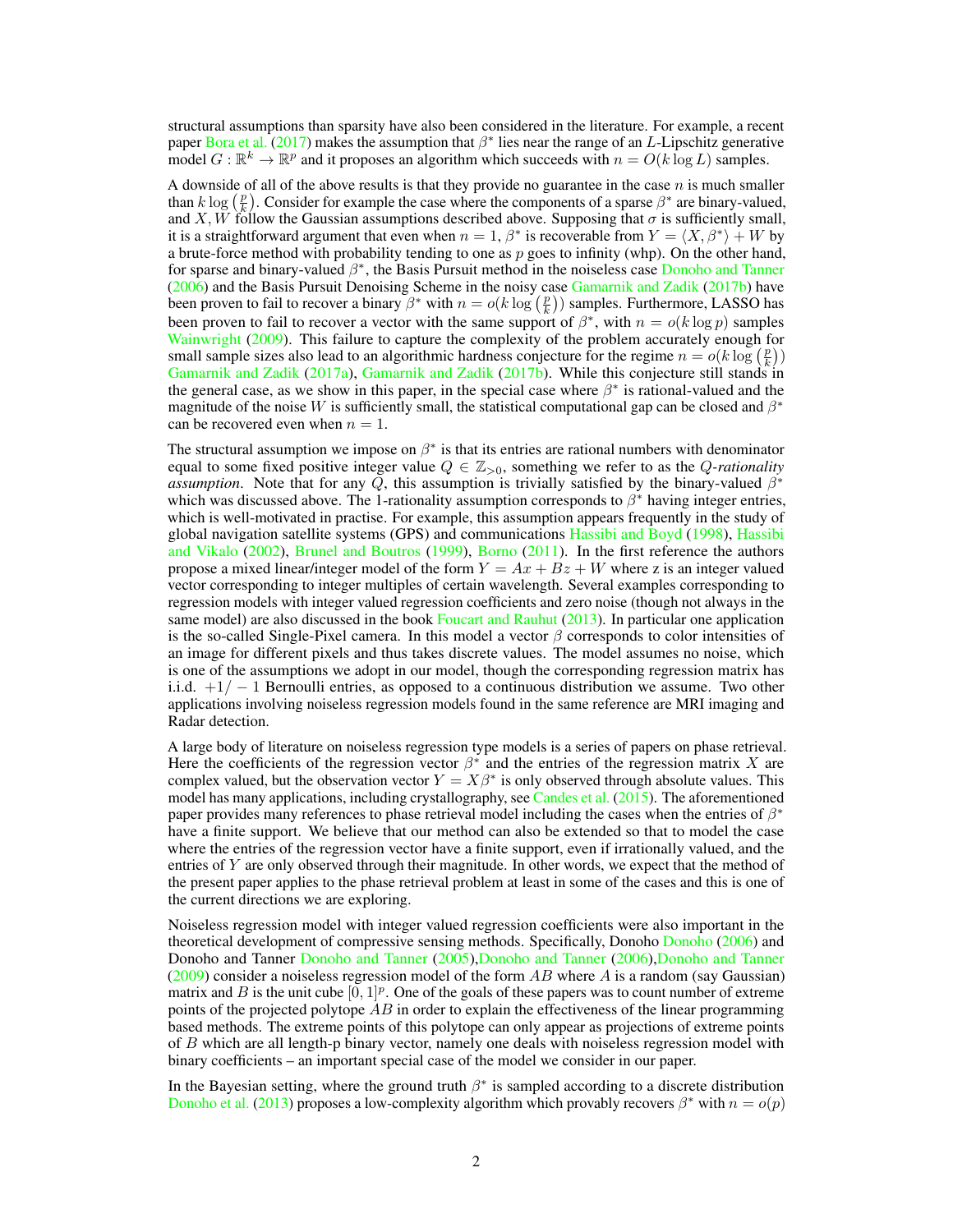samples. This algorithm uses the technique of approximate message passing (AMP) and is motivated by ideas from statistical physics Krzakala et al. (2012). Even though the result from Donoho et al. (2013) applies to the general discrete case for  $\beta^*$ , it requires the matrix X to be spatially coupled, a property that in particular does not hold for  $X$  with iid standard Gaussian entries. Furthermore the required sample size for the algorithm to work is only guaranteed to be sublinear in  $p$ , a sample size potentially much bigger than the information-theoretic limit for recovery under sufficiently small noise ( $n = 1$ ). In the present paper, where  $\beta^*$  satisfies the Q-rationality assumption, we propose a polynomial-time algorithm which applies for a large class of continuous distributions for the iid entries of X, including the normal distribution, and provably works even when  $n = 1$ .

The algorithm we propose is inspired by the algorithm introduced in Lagarias and Odlyzko (1985) which solves, in polynomial time, a certain version of the so-called Subset-Sum problem. To be more specific, consider the following NP-hard algorithmic problem. Given  $p \in \mathbb{Z}_{>0}$  and  $y, x_1, x_2, \ldots, x_p \in \mathbb{Z}_{\geq 0}$  the goal is to find a  $\emptyset \neq S \subset [p]$  with  $y = \sum_{i \in S} x_i$  when at least one such set S is assumed to exist. Over 30 years ago, this problem received a lot of attention in the field of cryptography, based on the belief that the problem would be hard to solve in many "real" instances. This would imply that several already built public key cryptosystems, called knapsack public key cryptosystems, could be considered safe from attacks Lempel (1979), Merkle and Hellman (1978). This belief though was proven wrong by several papers in the early 80s, see for example Shamir (1982). Motivated by this line of research, Lagarias and Odlyzko in Lagarias and Odlyzko (1985), and a year later Frieze in Frieze (1986), using a cleaner and shorter argument, proved the same surprising fact: if  $x_1, x_2, \ldots, x_p$  follow an iid uniform distribution on  $[2^{\frac{1}{2}(1+\epsilon)p^2}] := \{1, 2, 3, \ldots, 2^{\frac{1}{2}(1+\epsilon)p^2}\}\$ for some  $\epsilon > 0$  then there exists a polynomial-in-p time algorithm which solves the subset-sum problem whp as  $p \to +\infty$ . In other words, even though the problem is NP-hard in the worst-case, assuming a quadratic-in- $p$  number of bits for the coordinates of  $x$ , the algorithmic complexity of the typical such problem is polynomial in p. The successful efficient algorithm is based on an elegant application of a seminal algorithm in the computational study of lattices called the Lenstra-Lenstra-Lovasz (LLL) algorithm, introduced in Lenstra et al. (1982). This algorithm receives as an input a basis  $\{b_1, \ldots, b_m\} \subset \mathbb{Z}^m$  of a full-dimensional lattice  $\mathcal L$  and returns in time polynomial in m and  $\max_{i=1,2,...,m} \log ||b_i||_{\infty}$  a non-zero vector  $\hat{z}$  in the lattice, such that  $||\hat{z}||_2 \leq 2^{\frac{m}{2}} ||z||_2$ , for all  $z \in \mathcal{L} \setminus \{0\}.$ 

Besides its significance in cryptography, the result of Lagarias and Odlyzko (1985) and Frieze (1986) enjoys an interesting linear regression interpretation as well. One can show that under the iid uniform in  $[2^{\frac{1}{2}(1+\epsilon)p^2}]$  assumption for  $x_1, x_2, \ldots, x_p$ , there exists exactly one set S with  $y = \sum_{i \in S} x_i$  whp as p tends to infinity. Therefore if  $\beta^*$  is the indicator vector of this unique set S, that is  $\beta_i^* = 1$  ( $i \in S$ ) for  $i = 1, 2, \ldots, p$ , we have that  $y = \sum_i x_i \beta_i^* = \langle x, \beta^* \rangle$  where  $x := (x_1, x_2, \ldots, x_p)$ . Furthermore using only the knowledge of  $y, x$  as input to the Lagarias-Odlyzko algorithm we obtain a polynomial in p time algorithm which recovers exactly  $\beta^*$  whp as  $p \to +\infty$ . Written in this form, and given our earlier discussion on high-dimensional linear regression, this statement is equivalent to the statement that the noiseless high-dimensional linear regression problem with binary  $\hat{\beta}^*$  and X generated with iid elements from  $\text{Unif}[2^{\frac{1}{2}(1+\epsilon)p^2}]$  is polynomial-time solvable even with one sample  $(n=1)$ , whp as p grows to infinity. The main focus of this paper is to extend this result to  $\hat{\beta}^*$  satisfying the  $Q$ -rationality assumption, continuous distributions on the iid entries of  $X$  and non-trivial noise levels.

#### Summary of the Results

We propose a polynomial time algorithm for high-dimensional linear regression problem and establish a general result for its performance. We show that if the entries of  $X \in \mathbb{R}^{n \times p}$  are iid from an arbitrary continuous distribution with bounded density and finite expected value,  $\beta^*$  satisfies the Q-rationality assumption,  $\|\beta^*\|_{\infty} \leq R$  for some  $R > 0$ , and W is either an adversarial vector with infinity norm at most  $\sigma$  or has iid mean-zero entries with variance at most  $\sigma^2$ , then under some explicitly stated assumption on the parameters  $n, p, \sigma, R, Q$  our algorithm recovers exactly the vector  $\beta^*$  in time which is polynomial in  $n, p, \log(\frac{1}{\sigma})$ ,  $\log R$ ,  $\log Q$ , whp as p tends to infinity. As a corollary, we show that for any Q and R our algorithm can infer correctly  $\beta^*$ , when  $\sigma$  is at most exponential in  $-(p^2/2 + (2+p) \log(QR))$ , even from one observation (n = 1). We show that for general n our algorithm can tolerate noise level  $\sigma$  which is exponential in  $-((2n+p)^2/2n+(2+p/n)\log(QR)).$ We complement our results with the information-theoretic limits of our problem. We show that in the case of Gaussian white noise W, a noise level which is exponential in  $-\frac{p}{n} \log(QR)$ , which is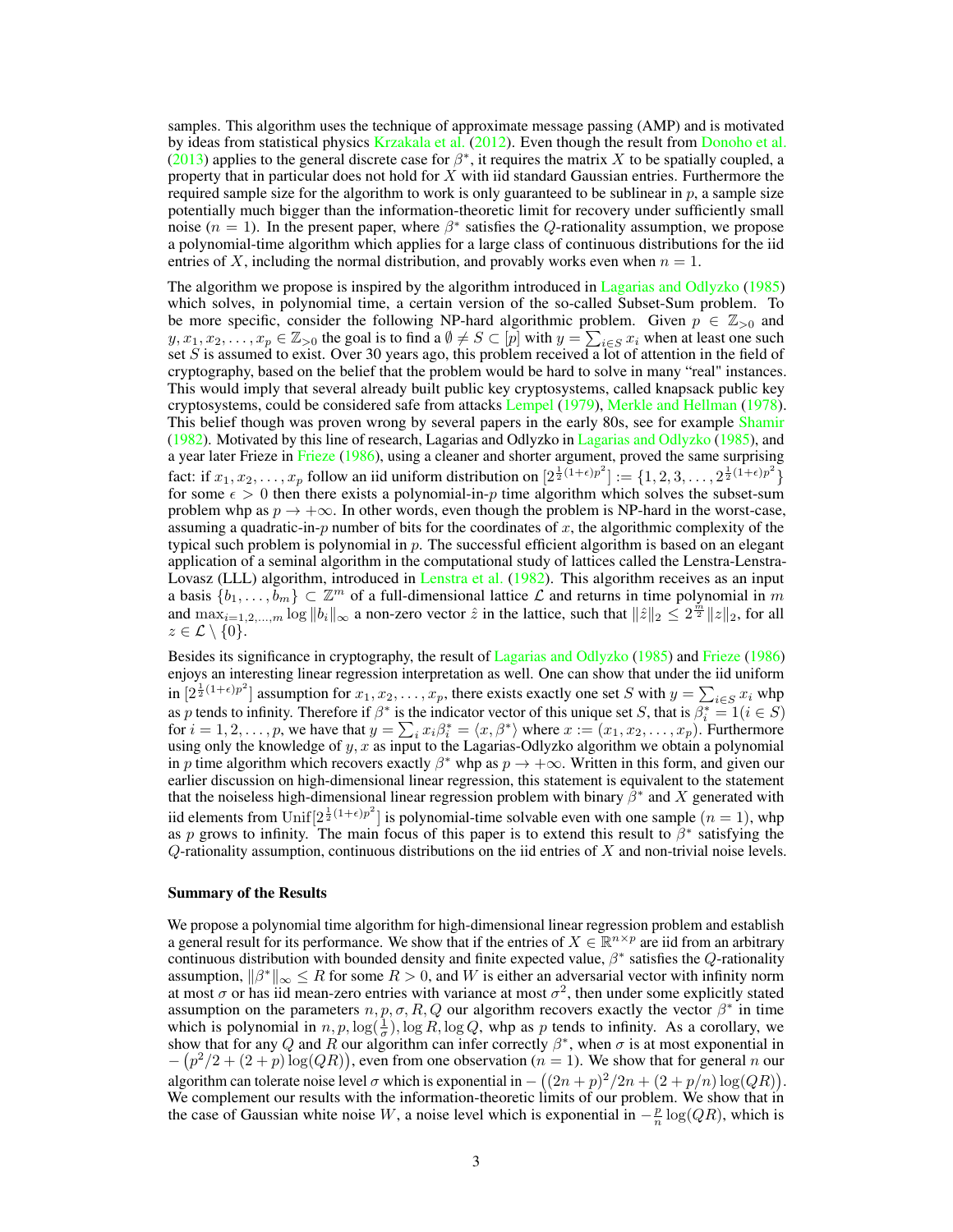essentially the second part of our upper bound, cannot be tolerated. This allows us to conclude that in the regime  $n = o(p/\log p)$  and  $RQ = 2^{\omega(p)}$  our algorithm tolerates the optimal information theoretic level of noise.

The algorithm we propose receives as input real-valued data  $Y, X$  but importantly it truncates in the first step the data by keeping the first  $N$  bits after zero of every entry. In particular, this allows the algorithm to perform only **finite-precision** artihmetic operations. Here  $N$  is a parameter of our algorithm chosen by the algorithm designer. For our recovery results it is chosen to be polynomial in *p* and  $\log(\frac{1}{\sigma})$ .

A crucial step towards our main result is the extension of the Lagarias-Odlyzko algorithm Lagarias and Odlyzko (1985), Frieze (1986) to not necessarily binary, integer vectors  $\beta^* \in \mathbb{Z}^p$ , for measurement matrix  $X \in \mathbb{Z}^{n \times p}$  with iid entries not necessarily from the uniform distribution, and finally, for non-zero noise vector W. As in Lagarias and Odlyzko (1985) and Frieze (1986), the algorithm we construct depends crucially on building an appropriate lattice and applying the LLL algorithm on it. There is though an important additional step in the algorithm presented in the present paper compared with the algorithm in Lagarias and Odlyzko (1985) and Frieze (1986). The latter algorithm is proven to recover a non-zero integer multiple  $\lambda \beta^*$  of the underlying binary vector  $\beta^*$ . Then since  $\beta^*$  is known to be binary, the exact recovery becomes a matter of renormalizing out the factor  $\lambda$  from every non-zero coordinate. On the other hand, even if we establish in our case the corresponding result and recover a non-zero integer multiple of  $\beta^*$  whp, this last renormalizing step would be impossible as the ground truth vector is not assumed to be binary. We address this issue as follows. First we notice that the renormalization step remains valid if the greatest common divisor of the elements of  $\beta^*$  is 1. Under this assumption from any non-zero integer multiple of  $\beta^*$ ,  $\lambda\beta^*$  we can obtain the vector itself by observing that the greatest common divisor of  $\lambda\beta^*$  equals to  $\lambda$ , and computing  $\lambda$  by using for instance the Euclid's algorithm. We then generalize our recovery guarantee to arbitrary  $\beta^*$ . We do this by first translating implicitly the vector  $\beta^*$  with a random integer vector Z via translating our observations  $Y = X\beta^* + W$  by  $XZ$  to obtain  $Y + XZ = X(\beta^* + Z) + W$ . We then prove that the elements of  $\beta^* + Z$  have greatest common divisor equal to unity with probability tending to one. This last step is based on an analytic number theory argument which slightly extends a beautiful result from probabilistic number theory (see for example, Theorem 332 in Hardy and Wright (1975)) according to which  $\lim_{m\to+\infty}$   $\mathbb{P}_{P,Q\sim \text{Unif}\{1,2,...,m\},P \perp Q}$  [gcd  $(P,Q) = 1$ ] =  $\frac{\delta}{\pi^2}$ , where  $P \perp Q$  refers to  $P, Q$ being independent random variables. This result is not of clear origin in the literature, but possibly it is attributed to Chebyshev, as mentioned in Erdos and Lorentz (1985). A key implication of this result for us is the fact that the limit above is strictly positive.

## Notation

Let  $\mathbb{Z}^*$  denote  $\mathbb{Z} \setminus \{0\}$ . For  $k \in \mathbb{Z}_{>0}$  we set  $[k] := \{1, 2, ..., k\}$ . For a vector  $x \in \mathbb{R}^d$  we define  $\text{Diag}_{d \times d}(x) \in \mathbb{R}^{d \times d}$  to be the diagonal matrix with  $\text{Diag}_{d \times d}(x)_{ii} = x_i$ , for  $i \in [d]$ . For  $1 \leq p < \infty$  by  $\mathcal{L}_p$  we refer to the standard p-norm notation for finite dimensionall real vectors. Given two vectors  $x, y \in \mathbb{R}^d$  the Euclidean inner product notation is denoted by  $\langle x, y \rangle := \sum_{i=1}^d x_i y_i$ . By  $\log : \mathbb{R}_{>0} \to \mathbb{R}$  we refer the logarithm with base 2. The lattice  $\mathcal{L} \subseteq \mathbb{Z}^k$  generated by a set of linearly independent  $b_1, \ldots, b_k \in \mathbb{Z}^k$  is defined as  $\{\sum_{i=1}^k z_i b_i | z_1, z_2, \ldots, z_k \in \mathbb{Z}\}\.$  Throughout the paper we use the standard asymptotic notation,  $o, O, \Theta, \Omega$  for comparing the growth of two real-valued sequences  $a_n, b_n, n \in \mathbb{Z}_{>0}$ . Finally, we say that a sequence of events  $\{A_p\}_{p\in\mathbb{N}}$  holds with high probability (whp) as  $p \to +\infty$  if  $\lim_{p \to +\infty} \mathbb{P}(A_p) = 1$ .

# 2 Main Results

### 2.1 Extended Lagarias-Odlyzko algorithm

Let  $n, p, R \in \mathbb{Z}_{>0}$ . Given  $X \in \mathbb{Z}^{n \times p}, \beta^* \in (\mathbb{Z} \cap [-R, R])^p$  and  $W \in \mathbb{Z}^n$ , set  $Y = X\beta^* + W$ . From the knowledge of Y, X the goal is to infer exactly  $\beta^*$ . For this task we propose the following algorithm which is an extension of the algorithm in Lagarias and Odlyzko (1985) and Frieze (1986). For realistic purposes the values of R,  $||W||_{\infty}$  is not assumed to be known exactly. As a result, the following algorithm, besides Y, X, receives as an input a number  $\hat{R} \in \mathbb{Z}_{>0}$  which is an estimated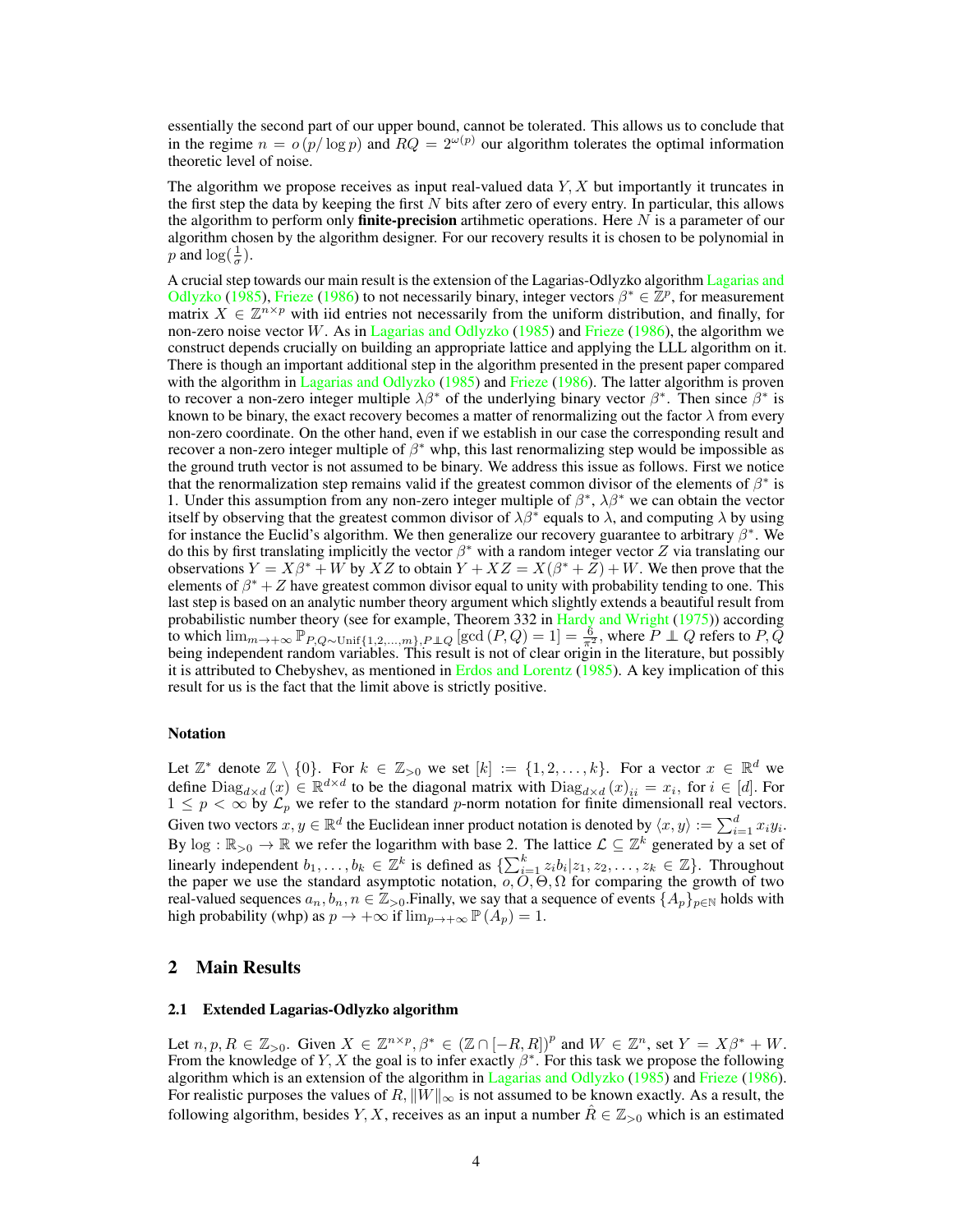upper bound in absolute value for the entries of  $\beta^*$  and a number  $\hat{W} \in \mathbb{Z}_{>0}$  which is an estimated upper bound in absolute value for the entries of  $W$ .

Algorithm 1 Extended Lagarias-Odlyzko (ELO) Algorithm

Input:  $(Y, X, \hat{R}, \hat{W}), Y \in \mathbb{Z}^n, X \in \mathbb{Z}^{n \times p}, \hat{R}, \hat{W} \in \mathbb{Z}_{>0}.$ **Output:**  $\hat{\beta}^*$  an estimate of  $\beta^*$ 

- 1 Generate a random vector  $Z \in {\{\hat{R} + 1, \hat{R} + 2, ..., 2\hat{R} + \log p\}}^p$  with iid entries uniform in  $\{\hat{R} + 1, \hat{R} + 2, \ldots, 2\hat{R} + \log p\}$
- 2 Set  $Y_1 = Y + XZ$ .
- 3 For each  $i = 1, 2, ..., n$ , if  $|(Y_1)_i| < 3$  set  $(Y_2)_i = 3$  and otherwise set  $(Y_2)_i = (Y_1)_i$ .
- 4 Set  $m = 2^{n + \lceil \frac{p}{2} \rceil + 3} p\left(\hat{R} \lceil \sqrt{p} \rceil + \hat{W} \lceil \sqrt{n} \rceil\right)$ .
- 5 Output  $\hat{z} \in \mathbb{R}^{2n+p}$  from running the LLL basis reduction algorithm on the lattice generated by the columns of the following  $(2n + p) \times (2n + p)$  integer-valued matrix,

$$
A_m := \begin{bmatrix} mX & -m\text{Diag}_{n\times n} (Y_2) & mI_{n\times n} \\ I_{p\times p} & 0_{p\times n} & 0_{p\times n} \\ 0_{n\times p} & 0_{n\times n} & I_{n\times n} \end{bmatrix}
$$
(1)

6 Compute  $g = \gcd(\hat{z}_{n+1}, \hat{z}_{n+2}, \dots, \hat{z}_{n+p})$ , using the Euclid's algorithm.

7 If  $g \neq 0$ , output  $\hat{\beta^*} = \frac{1}{g}(\hat{z}_{n+1}, \hat{z}_{n+2}, \dots, \hat{z}_{n+p})^t - Z$ . Otherwise, output  $\hat{\beta^*} = 0_{p \times 1}$ .

We explain here informally the steps of the (ELO) algorithm and briefly sketch the motivation behind each one of them. In the first and second steps the algorithm translates  $Y$  by  $XZ$  where  $Z$  is a random vector with iid elements chosen uniformly from  $\{R+1, R+2, \ldots, 2R+\log p\}$ . In that way  $\beta^*$  is translated implicitly to  $\beta = \beta^* + Z$  because  $Y_1 = Y + XZ = X(\beta^* + Z) + W$ . As we will establish using a number theoretic argument,  $gcd(\beta) = 1$  whp as  $p \to +\infty$  with respect to the randomness of Z, even though this is not necessarily the case for the original  $\beta^*$ . This is an essential requirement for our technique to exactly recover  $\beta^*$  and steps six and seven to be meaningful. In the third step the algorithm gets rid of the significantly small observations. The minor but necessary modification of the noise level affects the observations in a negligible way.

The fourth and fifth steps of the algorithm provide a basis for a specific lattice in  $2n + p$  dimensions. The lattice is built with the knowledge of the input and  $Y_2$ , the modified Y. The algorithm in step five calls the LLL basis reduction algorithm to run for the columns of  $A_m$  as initial basis for the lattice. The fact that Y has been modified to be non-zero on every coordinate is essential here so that  $A_m$ is full-rank and the LLL basis reduction algorithm, defined in Lenstra et al. (1982), can be applied,. This application of the LLL basis reduction algorithm is similar to the one used in Frieze (1986) with one important modification. In order to deal here with multiple equations and non-zero noise, we use  $2n + p$  dimensions instead of  $1 + p$  in Frieze (1986). Following though a similar strategy as in Frieze (1986), it can be established that the  $n + 1$  to  $n + p$  coordinates of the output of the algorithm,  $\hat{z} \in \mathbb{Z}^{2n+p}$ , correspond to a vector which is a non-zero integer multiple of  $\beta$ , say  $\lambda\beta$  for  $\lambda \in \mathbb{Z}^*$ , w.h.p. as  $p \to +\infty$ .

The proof of the above result is an important part in the analysis of the algorithm and it is heavily based on the fact that the matrix  $A_m$ , which generates the lattice, has its first n rows multiplied by the "large enough" and appropriately chosen integer  $m$  which is defined in step four. It can be shown that this property of  $A_m$  implies that any vector z in the lattice with "small enough"  $\mathcal{L}_2$  norm necessarily satisfies  $(z_{n+1}, z_{n+2}, \ldots, z_{n+p}) = \lambda \beta$  for some  $\lambda \in \mathbb{Z}^*$  whp as  $p \to +\infty$ . In particular, using that  $\hat{z}$  is guaranteed to satisfy  $\|\hat{z}\|_2 \leq 2^{\frac{2n+p}{2}} \|z\|_2$  for all non-zero  $z$  in the lattice, it can be derived that  $\hat{z}$  has a "small enough"  $\mathcal{L}_2$  norm and therefore indeed satisfies the desired property whp as  $p \to +\infty$ . Assuming now the validity of the gcd  $(\beta) = 1$  property, step six finds in polynomial time this unknown integer  $\lambda$  that corresponds to  $\hat{z}$ , because gcd  $(\hat{z}_{n+1}, \hat{z}_{n+2}, \dots, \hat{z}_{n+p}) = \text{gcd}(\lambda \beta) = \lambda$ . Finally step seven scales out  $\lambda$  from every coordinate and then subtracts the known random vector Z, to output exactly  $\beta^*$ .

Of course the above is based on an informal reasoning. Formally we establish the following result. Theorem 2.1. *Suppose*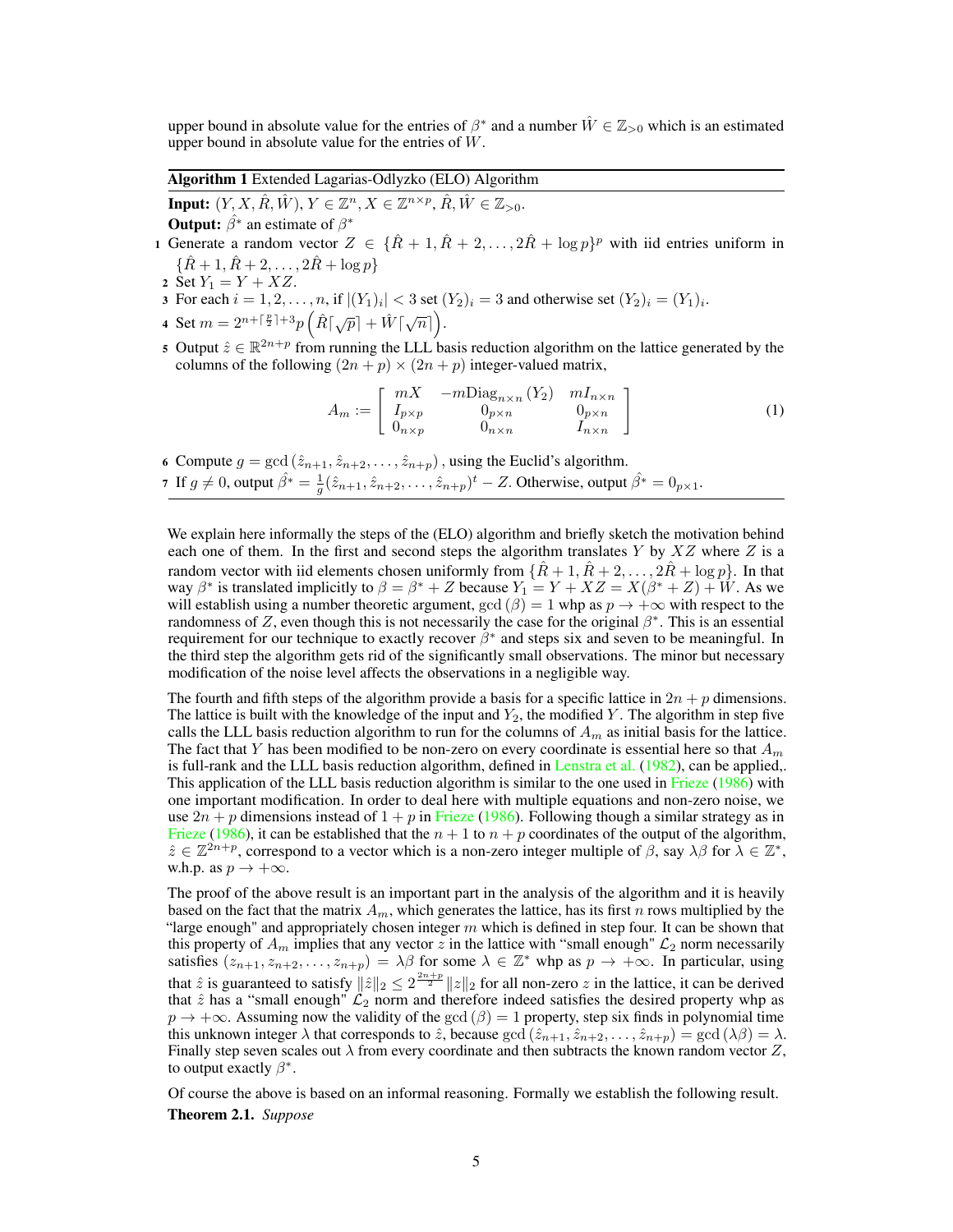- *(1)*  $X \in \mathbb{Z}^{n \times p}$  is a matrix with iid entries generated according to a distribution  $D$  on  $\mathbb{Z}$  which *for some*  $N \in \mathbb{Z}_{>0}$  and constants  $C, c > 0$ , assigns at most  $\frac{c}{2^N}$  probability on each element *of*  $\mathbb{Z}$  and satisfies  $\mathbb{E}[|V|] \leq C2^N$ , for  $V \stackrel{d}{=} \mathcal{D}$ ;
- *(2)*  $\beta^* \in (\mathbb{Z} \cap [-R, R])^p$ ,  $W \in \mathbb{Z}^n$ ;
- 
- *(3)*  $Y = X\beta^* + W$ .

*Suppose furthermore that*  $\hat{R} > R$  *and* 

$$
N \ge \frac{1}{2n}(2n+p)\left[2n+p+10\log\left(\hat{R}\sqrt{p} + (||W||_{\infty}+1)\sqrt{n}\right)\right] + 6\log((1+c)np). \tag{2}
$$

For any  $\hat{W} \geq \|W\|_{\infty}$  the algorithm ELO with input  $(Y,X,\hat{R},\hat{W})$  outputs **exactly**  $\beta^*$  w.p.  $1-O\left(\frac{1}{np}\right)$ 

*(whp as*  $p \rightarrow +\infty$ *) and terminates in time at most polynomial in* n, p, N, log  $\hat{R}$  *and* log  $\hat{W}$ *.* 

Remark 2.2. *In the statement of Theorem 2.1 the only parameters that are assumed to grow to infinity are* p and whichever other parameters among  $n, R, ||W||_{\infty}$ , N are implied to grow to infinity *because of (2). Note in particular that* n *can remain bounded, including the case*  $n = 1$ *, if* N *grows fast enough.*

**Remark 2.3.** *It can be easily checked that the assumptions of Theorem 2.1 are satisfied for*  $n = 1$ *,*  $N = (1 + \epsilon) \frac{p^2}{2}$  $2^2, R = 1, D = \text{Unif}\{1, 2, 3, \ldots, 2^{(1+\epsilon)\frac{p^2}{2}}\}$  *and*  $W = 0$ *. Under these assumptions, the Theorem's implication is a generalization of the result from Lagarias and Odlyzko (1985) and Frieze* (1986) *to the case*  $\beta^* \in \{-1, 0, 1\}^p$ .

## 2.2 Applications to High-Dimensional Linear Regression

## The Model

We first define the Q-rationality assumption.

**Definition 2.4.** Let  $p, Q \in \mathbb{Z}_{>0}$ . We say that a vector  $\beta \in \mathbb{R}^p$  satisfies the Q-rationality assumption *if for all*  $i \in [p]$ ,  $\beta_i^* = \frac{K_i}{Q}$ , for some  $K_i \in \mathbb{Z}$ .

The high-dimensional linear regression model we are considering is as follows.

Assumptions 1. Let  $n, p, Q \in \mathbb{Z}_{>0}$  and  $R, \sigma, c > 0$ *. Suppose* 

- *(1)* measurement matrix  $X$  ∈  $\mathbb{R}^{n \times p}$  with iid entries generated according to a continuous *distribution* C which has density f with  $||f||_{\infty} \leq c$  and satisfies  $\mathbb{E}[\vert V \vert] < +\infty$ , where  $V \stackrel{d}{=} C;$
- *(2) ground truth vector*  $\beta^*$  *satisfies*  $\beta^* \in [-R, R]^p$  *and the Q-rationality assumption;*
- *(3)*  $Y = X\beta^* + W$  *for some noise vector*  $W \in \mathbb{R}^n$ . It is assumed that either  $||W||_{\infty} \leq \sigma$  or W has iid entries with mean zero and variance at most  $\sigma^2$ , depending on the context.

**Objective:** Based on the knowledge of Y and X the goal is to recover  $\beta^*$  using an efficient algorithm and using the smallest number  $n$  of samples possible. The recovery should occur with high probability  $(w.h.p)$ , as p diverges to infinity.

## The Lattice-Based Regression (LBR) Algorithm

As mentioned in the Introduction, we propose an algorithm to solve the regression problem, which we call the Lattice-Based Regression (LBR) algorithm. The exact knowledge of  $Q, R, ||W||_{\infty}$  is not assumed. Instead the algorithm receives as an input, additional to Y and X,  $\hat{Q} \in \mathbb{Z}_{>0}$  which is an estimated multiple of  $Q, \hat{R} \in \mathbb{Z}_{>0}$  which is an estimated upper bound in absolute value for the entries of  $\beta^*$  and  $\hat{W} \in \mathbb{R}_{>0}$  which is an estimated upper bound in absolute value for the entries of the noise vector W. Furthermore an integer number  $N \in \mathbb{Z}_{>0}$  is given to the algorithm as an input, which, as we will explain, corresponds to a truncation in the data in the first step of the algorithm.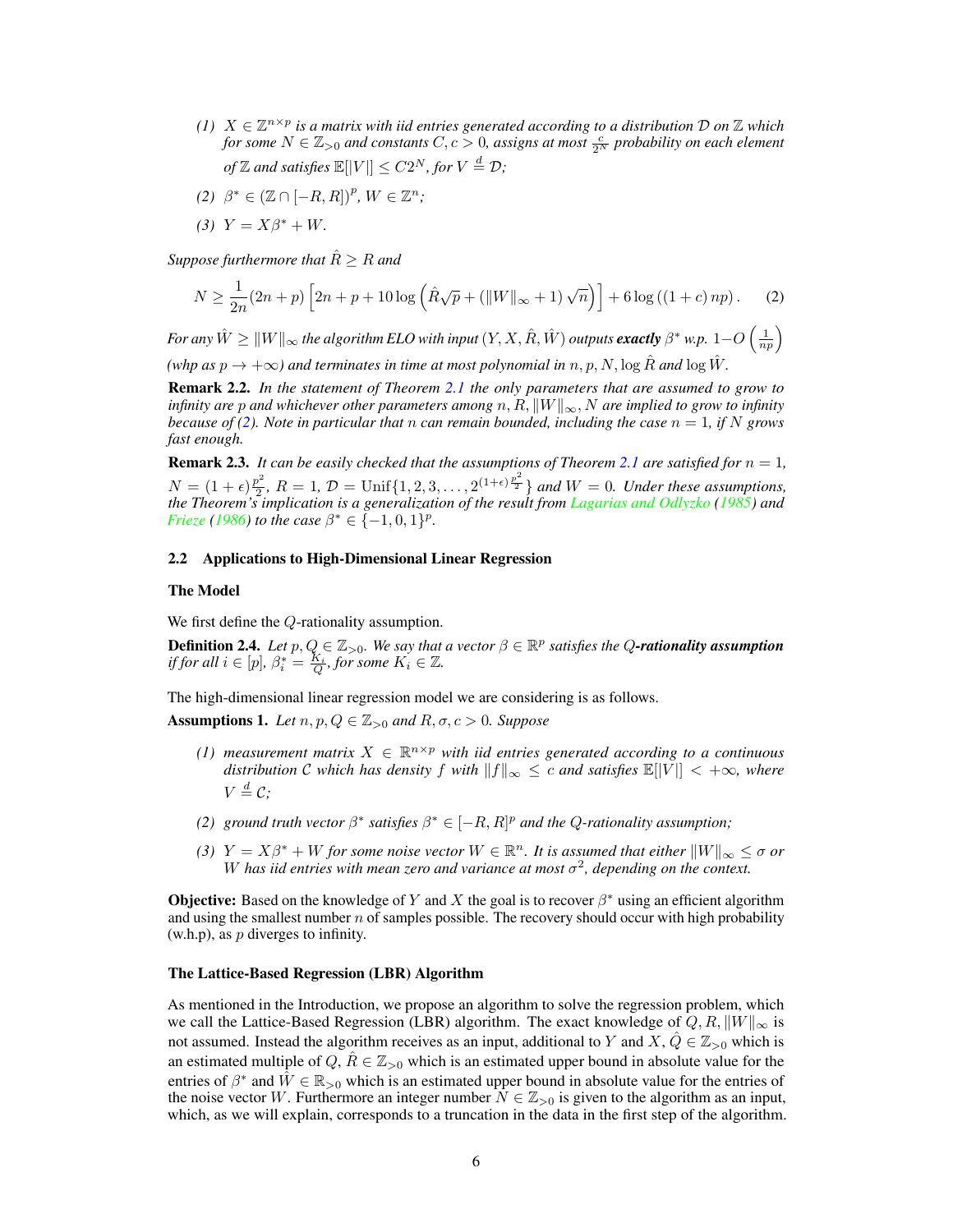## Algorithm 2 Lattice Based Regression (LBR) Algorithm

**Input:**  $(Y, X, N, \hat{Q}, \hat{R}, \hat{W}), Y \in \mathbb{Z}^n, X \in \mathbb{Z}^{n \times p}$  and  $N, \hat{Q}, \hat{R}, \hat{W} \in \mathbb{Z}_{>0}$ .

**Output:**  $\hat{\beta}^*$  an estimate of  $\beta^*$ 

8 Set  $Y_N = ((Y_i)_N)_{i \in [n]}$  and  $X_N = ((X_{ij})_N)_{i \in [n], j \in [p]}$ .

9 Set  $(\hat{\beta}_1)^*$  to be the output of the ELO algorithm with input:

$$
\left(2^N\hat{Q}Y_N,2^NX_N,\hat{Q}\hat{R},2\hat{Q}\left(2^N\hat{W}+\hat{R}p\right)\right).
$$

10 Output  $\hat{\beta^*} = \frac{1}{\hat{Q}}(\hat{\beta_1})^*$ .

Given  $x \in \mathbb{R}$  and  $N \in \mathbb{Z}_{>0}$  let  $x_N = \text{sign}(x) \frac{\lfloor 2^N |x| \rfloor}{2^N}$ , which corresponds to the operation of keeping the first  $N$  bits after zero of a real number  $x$ .

We now explain informally the steps of the algorithm. In the first step, the algorithm truncates each entry of Y and X by keeping only its first N bits after zero, for some  $N \in \mathbb{Z}_{>0}$ . This in particular allows to perform finite-precision operations and to call the ELO algorithm in the next step which is designed for integer input. In the second step, the algorithm naturally scales up the truncated data to integer values, that is it scales  $Y_N$  by  $2^N \hat{Q}$  and  $X_N$  by  $2^N$ . The reason for the additional multiplication of the observation vector Y by  $\hat{Q}$  is necessary to make sure the ground truth vector  $\beta^*$ can be treated as integer-valued. To see this notice that  $Y = X\beta^* + W$  and  $Y_N, X_N$  being "close" to  $Y, X$  imply

$$
2^N\hat{Q}Y_N = 2^NX_N(\hat{Q}\beta^*) + \text{ "extra noise terms" } + 2^N\hat{Q}W.
$$

Therefore, assuming the control of the magnitude of the extra noise terms, by using the Q-rationality assumption and that  $\hat{Q}$  is estimated to be a multiple of Q, the new ground truth vector becomes  $\hat{Q}\beta^*$ which is integer-valued. The final step of the algorithm consist of rescaling now the output of Step 2, to an output which is estimated to be the original  $\beta^*$ . In the next subsection, we turn this discussion into a provable recovery guarantee.

#### Recovery Guarantees for the LBR algorithm

We state now our main result, explicitly stating the assumptions on the parameters, under which the LBR algorithm recovers exactly  $\beta^*$  from bounded but adversarial noise W.

**Theorem 2.5.A.** *Under Assumption 1 and assuming*  $W \in [-\sigma, \sigma]^n$  *for some*  $\sigma \ge 0$ *, the following holds. Suppose*  $\hat{Q}$  *is a multiple of*  $Q$ *,*  $\hat{R} \ge R$  *and* 

$$
N > \frac{1}{2} (2n+p) \left(2n+p+10 \log \hat{Q} + 10 \log \left(2^N \sigma + \hat{R}p\right) + 20 \log(3\left(1+c\right)np)\right). \tag{3}
$$

*For any*  $\hat{W} \ge \sigma$ , the LBR algorithm with input  $(Y, X, N, \hat{Q}, \hat{R}, \hat{W})$  terminates with  $\hat{\beta}^* = \beta^*$  w.p.  $1 - O\left(\frac{1}{np}\right)$  (whp as  $p \to +\infty$ ) and in time polynomial in  $n, p, N, \log \hat{R}$ ,  $\log \hat{W}$  and  $\log \hat{Q}$ .

Applying Theorem  $2.5.A$  we establish the following result handling **random noise**  $W$ .

**Theorem 2.5.B.** Under Assumption 1 and assuming  $W \in \mathbb{R}^n$  is a vector with iid entries generating *according to an, independent from* X*, distribution* W *on* R *with mean zero and variance at most* σ 2 *for some*  $\sigma \geq 0$  *the following holds. Suppose that*  $\hat{Q}$  *is a multiple of*  $Q$ *,*  $\hat{R} \geq R$ *, and* 

$$
N > \frac{1}{2} (2n+p) \left(2n+p+10 \log \hat{Q} + 10 \log \left(2^N \sqrt{np} \sigma + \hat{R} p\right) + 20 \log(3 \left(1+c\right) np)\right). \tag{4}
$$

For any  $\hat{W} \ge \sqrt{n p}$ σ the LBR algorithm with input  $(Y, X, N, \hat{Q}, \hat{R}, \hat{W})$  terminates with  $\hat{\beta^*} = \beta^*$  w.p.  $1 - O\left(\frac{1}{np}\right)$  (whp as  $p \to +\infty$ ) and in time polynomial in  $n, p, N, \log \hat{R}$ ,  $\log \hat{W}$  and  $\log \hat{Q}$ .

#### Noise tolerance of the LBR algorithm

The assumptions (2) and (4) might make it hard to build an intuition for the truncation level the LBR algorithm provably works. For this reason, in this subsection we *simplify it* and state a Proposition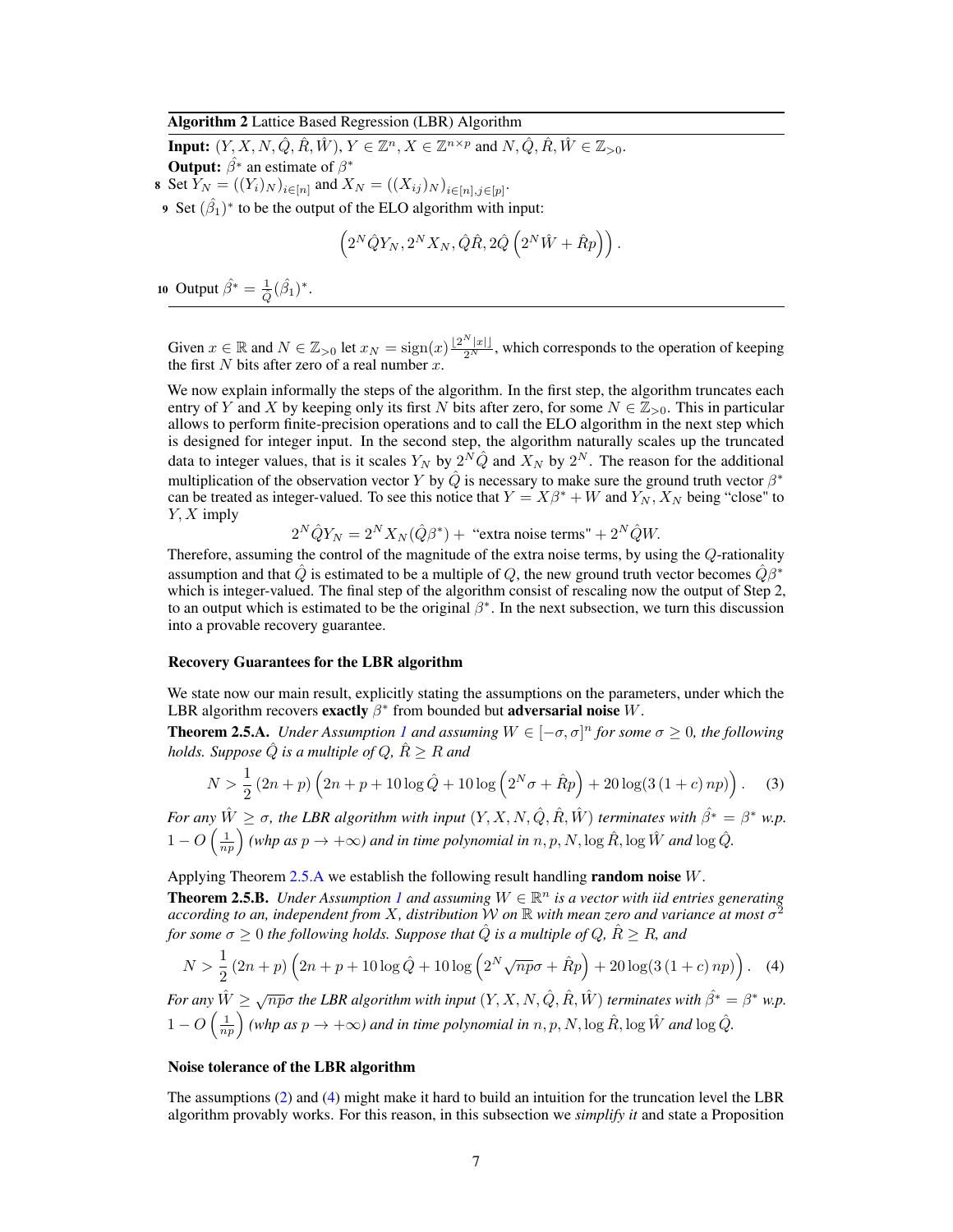explicitly mentioning the optimal truncation level and hence characterizing the optimal level of noise that the LBR algorithm can tolerate with  $n$  samples.

First note that in the statements of Theorem 2.5.A and Theorem 2.5.B the only parameters that are assumed to grow are  $p$  and whichever other parameter is implied to grow because of  $(2)$  and (4). Therefore, importantly, *n* does not necessarily grow to infinity, if for example  $N$ ,  $\frac{1}{\sigma}$  grow appropriately with  $p$ . That means that Theorem 2.5.A and Theorem 2.5.B imply non-trivial guarantees for *arbitrary sample size* n. The proposition below shows that if  $\sigma$  is at most exponential in  $-(1 +$  $\epsilon$ )  $\left[\frac{(p+2n)^2}{2n} + (2+\frac{p}{n})\log(RQ)\right]$  for some  $\epsilon > 0$ , then for appropriately chosen truncation level N the LBR algorithm recovers exactly the vector  $\beta^*$  with n samples. In particular, with one sample  $(n = 1)$  LBR algorithm tolerates noise level up to exponential in  $-(1+\epsilon) \left[ p^2/2 + (2+p) \log(QR) \right]$ for some  $\epsilon > 0$ . On the other hand, if  $n = \Theta(p)$  and  $\log(RQ) = o(p)$ , the LBR algorithm tolerates noise level up to exponential in  $-O(p)$ .

**Proposition 2.6.** *Under Assumption 1 and assuming*  $W \in \mathbb{R}^n$  *is a vector with iid entries generating according to an, independent from* X*, distribution* W *on* R *with mean zero and variance at most* σ 2 *for some*  $\sigma \geq 0$ , the following holds. Suppose for some  $\epsilon > 0$ ,  $\sigma \leq 2^{-(1+\epsilon)\left[\frac{(p+2n)^2}{2n} + (2+\frac{p}{n})\log(RQ)\right]}$ *.* Then the LBR algorithm with input  $Y$ ,  $X$ , $\hat{Q}=Q$ ,  $\hat{R}=R$ ,  $\hat{W}_{\infty}=1$ , features  $p\geq \frac{300}{\epsilon}\log\left(\frac{300}{(1+c)\epsilon}\right)$ and  $N$  satisfying  $\log(\frac{1}{\sigma}) \ge N \ge (1+\epsilon)\left[\frac{(p+2n)^2}{2n} + (2+\frac{p}{n})\log(RQ)\right]$  , *terminates with*  $\hat{\beta}^* = \beta^*$ *w.p.*  $1 - O\left(\frac{1}{np}\right)$  (whp as  $p \to +\infty$ ) and in time polynomial in  $n, p, N, \log \hat{R}$ ,  $\log \hat{W}$  and  $\log \hat{Q}$ .

#### Information Theoretic Bounds

In this subsection, we discuss the maximum noise that can be tolerated information-theoretically in recovering a  $\beta^* \in [-R, R]^p$  satisfying the Q-rationality assumption. We establish that under Gaussian white noise, any successful recovery mechanism can tolerate noise level at most exponentially small  $in - [p \log (QR) / n].$ 

**Proposition 2.7.** Suppose that  $X \in \mathbb{R}^{n \times p}$  is a vector with iid entries following a continuous distribution D with  $\mathbb{E}[|V|] < +\infty$ , where  $V \stackrel{d}{=} D$ ,  $\beta^* \in [-R, R]^p$  satisfies the Q-rationality assumption,  $W \in \mathbb{R}^n$  has iid  $N(0, \sigma^2)$  entries and  $Y = X\beta^* + W$ . Suppose furthermore that  $\sigma > R(np)^3\left(2^{\frac{2p\log(2QR+1)}{n}}-1\right)^{-\frac{1}{2}}$ . Then there is **no** mechanism which, whp as  $p\to +\infty$ , recovers *exactly*  $\beta^*$  *with knowledge of*  $Y, X, Q, R, \sigma$ . That is, for any  $\hat{\beta^*} = \hat{\beta^*}(Y, X, Q, R, \sigma)$  we have

$$
\limsup_{p \to +\infty} \mathbb{P}\left(\hat{\beta^*} = \beta^*\right) < 1.
$$

## Sharp Optimality of the LBR Algorithm

Using Propositions 2.6 and 2.7 the following sharp result is established.

**Proposition 2.8.** *Under Assumptions 1 where*  $W \in \mathbb{R}^n$  *is a vector with iid*  $N(0, \sigma^2)$  *entries the following holds. Suppose that*  $n = o\left(\frac{p}{\log p}\right)$  and  $RQ = 2^{\omega(p)}$ . Then for  $\sigma_0 := 2^{-\frac{p \log(RQ)}{n}}$  and  $\epsilon > 0$ :

- *if*  $\sigma > \sigma_0^{1-\epsilon}$ , then the w.h.p. exact recovery of  $\beta^*$  from the knowledge of  $Y, X, Q, R, \sigma$  is *impossible.*
- *if*  $\sigma < \sigma_0^{1+\epsilon}$ , then the w.h.p. exact recovery of  $\beta^*$  from the knowledge of  $Y, X, Q, R, \sigma$  is *possible by the LBR algorithm.*

## 3 Synthetic Experiments

In this section we present an experimental analysis of the ELO and LBR algorithms.

*ELO algorithm:* We focus on  $p = 30$  features sample sizes  $n = 1, n = 10$  and  $n = 30, R = 100$  and zero-noise  $W = 0$ . Each entry of  $\beta^*$  is iid Unif  $(\{1, 2, \ldots, R = 100\})$ . For 10 values of  $\alpha \in (0, 3)$ ,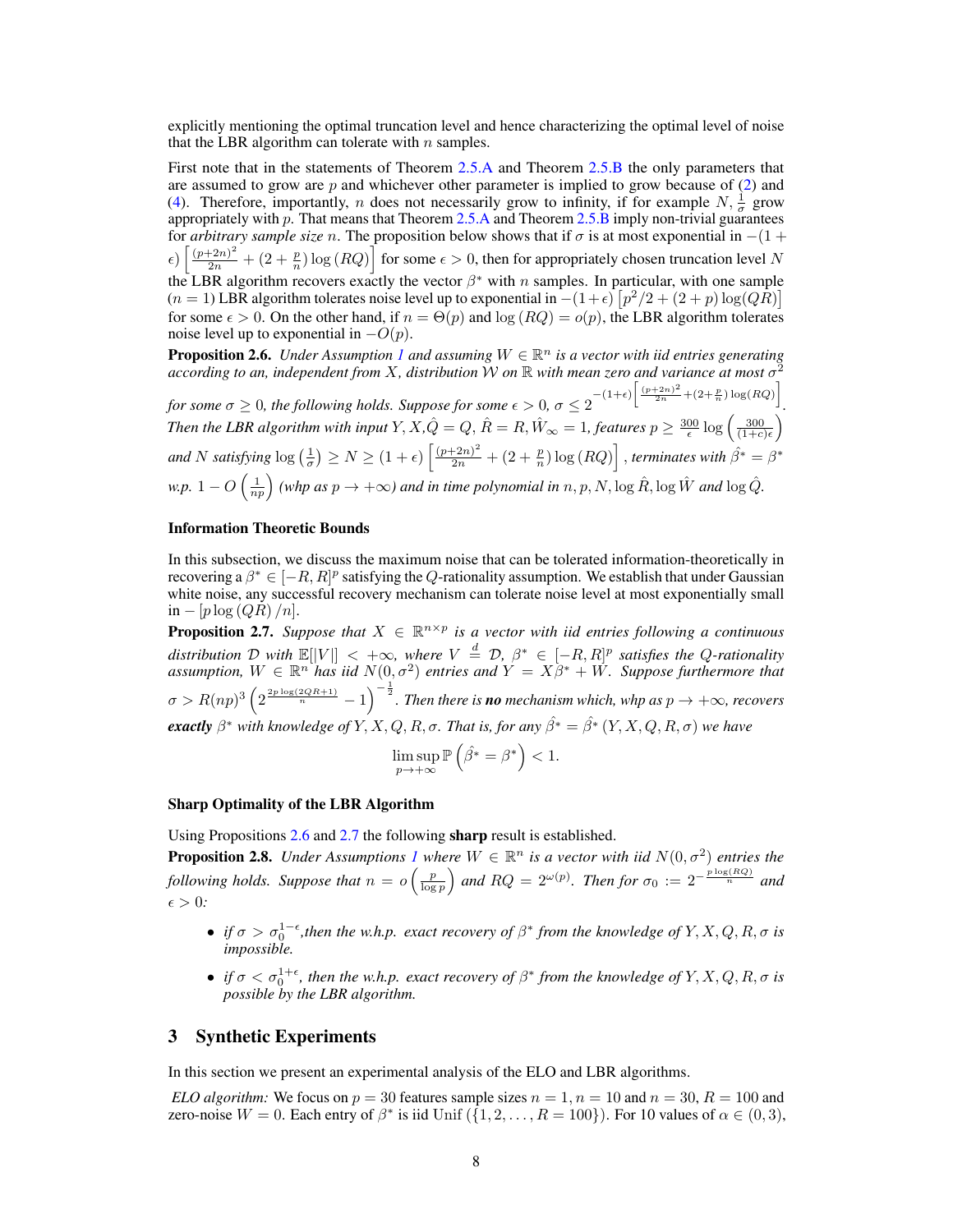specifically  $\alpha \in \{0.25, 0.5, 0.75, 1, 1.3, 1.6, 1.9, 2.25, 2.5, 2.75\}$ , we generate the entries of X iid Unif  $(\{1, 2, 3, ..., 2^N\})$  for  $N = \frac{p^2}{2\alpha^3}$  $\frac{p}{2\alpha n}$ . For each combination of  $n, \alpha$  we generate 20 independent instances of inputs. We plot in Figure 1 the fractions of instances where the output of the ELO algorithm outputs exactly  $\beta^*$  and the average termination time of the algorithm.



Figure 1: Average performance and runtime of ELO over 20 instances with  $p = 30$  features and  $n = 1, 10, 30$  samples.

Comments: First, we observe that importantly the algorithm recovers the vectors correctly on all  $\alpha$  < 1-instances with  $p = 30$  features, even if our theoretical guarantees are only for large enough p. Second, Theorem 2.1 implies that if  $N > (2n+p)^2/2n$  and large p, ELO recovers  $\beta^*$ , with high probability. In the experiments we observe that indeed ELO algorithm works in that regime, as then  $\alpha = \frac{p^2}{2nN} < 1$ . Also the experiments show that ELO works for larger values of  $\alpha$ . Finally, the termination time of the algorithm was on average 1 minute and worst case 5 minutes, granting it reasonable for many applications.

*LBR algorithm:* We focus on  $p = 30$  features,  $n = 10$  samples,  $Q = 1$  and  $R = 100$ . We generate each entry of  $\beta^*$  w.p. 0.5 equal to zero and w.p. 0.5, Unif  $(\{1, 2, ..., R = 100\})$ . We generate the entries of X iid  $U(0, 1)$  and of W iid  $U(-\sigma, \sigma)$  for  $\sigma \in \{0, e^{-20}, e^{-12}, e^{-4}\}$ . We generate 20 independent instances for any combination of  $\sigma$  and truncation level N. We plot the fraction of instances where the output of LBR algorithm is exactly  $\beta^*$ .



Figure 2: Average performance of LBR algorithm for various noise and truncation levels.

Comments: The experiments show that, first LBR works correctly in many cases for the moderate value of  $p = 30$  and second that there is indeed an appropriate tuned truncation level  $(2n+p)^2/2n <$  $N < \log(1/\sigma)$  for which LBR succeeds. The latter is in exact agreement with Proposition 2.6.

## Acknowledgments

The authors would like to gratefully aknowledge the work of Patricio Foncea and Andrew Zheng on performing the synthetic experiments for the ELO and LBR algorithms, as part of a project for a graduate-level class at MIT, during Spring 2018.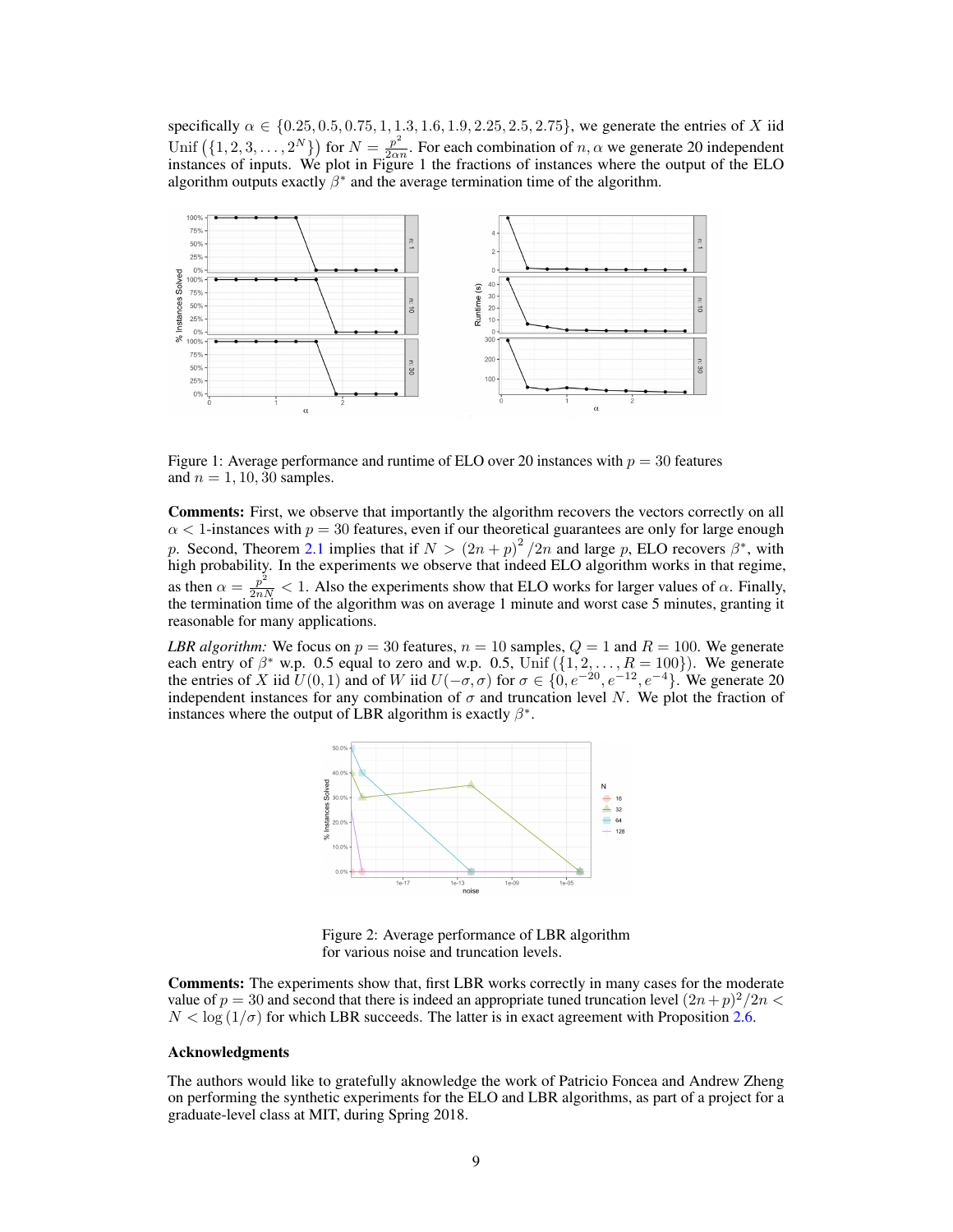## References

- Bora, A., Jalal, A., Price, E., and Dimakis, A. G. (2017). Compressed sensing using generative models. In *Proceedings of the 34th International Conference on Machine Learning, ICML 2017*, pages 537–546.
- Borno, M. A. (2011). Reduction in solving some integer least squares problems. *arXiv Preprint*.
- Brunel, L. and Boutros, J. (1999). Euclidean space lattice decoding for joint detection in cdma systems. In *Proceedings of the 1999 IEEE Information Theory and Communications Workshop (Cat. No. 99EX253)*.
- Candes, E. J., Eldar, Y. C., Strohmer, T., and Voroninski, V. (2015). Phase retrieval via matrix completion. *SIAM review*, 57(2):225–251.
- Candes, E. J., Romberg, J. K., and Tao, T. (2006). Stable signal recovery from incomplete and inaccurate measurements. *Communications on Pure and Applied Mathematics*, 59(8):1207–1223.
- Chen, S. S., Donoho, D. L., and Saunders, M. A. (2001). Atomic decomposition by basis pursuit. *SIAM Rev.*, 43(1):129–159.
- Cover, T. M. and Thomas, J. A. (2006). *Elements of Information Theory (Wiley Series in Telecommunications and Signal Processing)*. Wiley-Interscience.
- Donoho, D. and Tanner, J. (2009). Observed universality of phase transitions in high-dimensional geometry, with implications for modern data analysis and signal processing. *Philosophical Transactions of the Royal Society of London A: Mathematical, Physical and Engineering Sciences*, 367(1906):4273–4293.
- Donoho, D. L. (2006). Compressed sensing. *IEEE Transactions on information theory*, 52(4):1289– 1306.
- Donoho, D. L., Javanmard, A., and Montanari, A. (2013). Information-theoretically optimal compressed sensing via spatial coupling and approximate message passing. *IEEE Transactions on Information Theory*, 59(11):7434–7464.
- Donoho, D. L. and Tanner, J. (2005). Neighborliness of randomly projected simplices in high dimensions. *Proceedings of the National Academy of Sciences of the United States of America*, 102(27):9452–9457.
- Donoho, D. L. and Tanner, J. (2006). Counting faces of randomly-projected polytopes when then projection radically lowers dimension.
- Erdos, P. and Lorentz, G. (1985). On the probability that n and g(n) are relatively prime. *Acta Arith.*, 5:524–531.
- Foucart, S. and Rauhut, H. (2013). *A mathematical introduction to compressive sensing*. Springer.
- Frieze, A. M. (1986). On the lagarias-odlyzko algorithm for the subset sum problem. *SIAM J. Comput.*, 15:536–539.
- Gamarnik, D. and Zadik, I. (2017a). High dimensional linear regression with binary coefficients: Mean squared error and a phase transition. *Conference on Learning Theory (COLT)*.
- Gamarnik, D. and Zadik, I. (2017b). Sparse high dimensional linear regression: Algorithmic barrier and a local search algorithm.
- Hardy, G. and Wright, E. (1975). *An Introduction to the Theory of Numbers*. Oxford Science Publications, fifth edition edition.
- Hassibi, A. and Boyd, S. (1998). Integer parameter estimation in linear models with applications to gps. *IEEE Transactions on Signal Processing*.